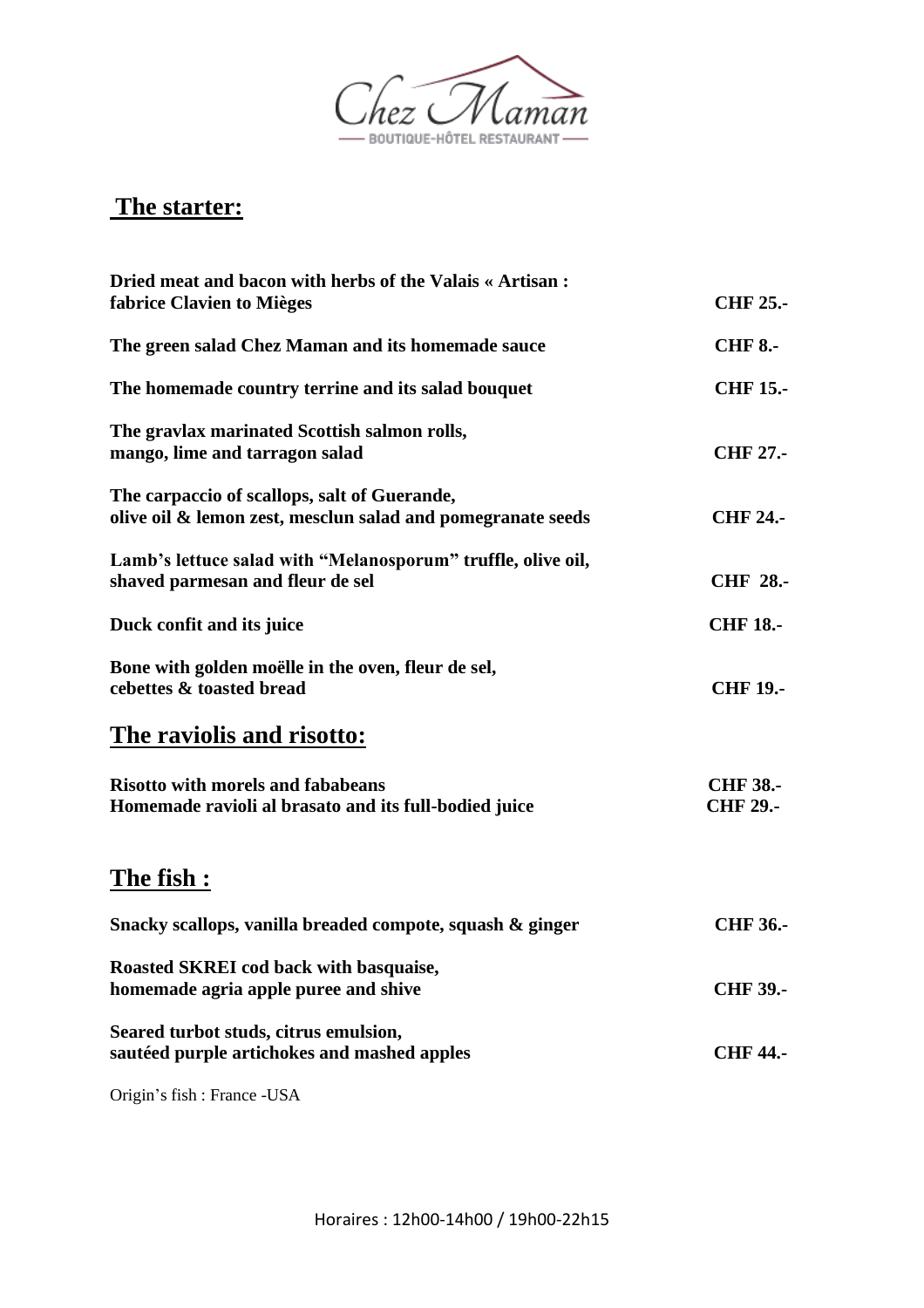

## **The meat :**

| Ham with bone sauce Madeira, smashed apple potatoes Agria<br>and chive                               | <b>CHF 35.-</b>    |
|------------------------------------------------------------------------------------------------------|--------------------|
| Prime rib (2p./1kg), pepper sauce or coarse sea salt,<br>seasonal vegetables                         | <b>CHF 59./PP</b>  |
| Pan-fried beef rib tenderloin (300gr), morel sauce,<br>mashed Agria potatoes with chives             | <b>CHF 56.-</b>    |
| Monsieur Muller's beef tartare with knife seasonings &<br>fresh herbs, French fries                  | <b>CHF 38.-</b>    |
| The Milanese way elephant ear, seasonal vegetables & fries                                           | <b>CHF 46.-</b>    |
| Fournier à Perly's IPS chicken cooked in a sauté pan and its juice,<br>range of seasonal vegetables  | <b>CHF 33.-</b>    |
| The whole veal kidney, its mustard juice from Meaux,<br><b>Homemade mashed apples</b>                | <b>CHF 41.-</b>    |
| <b>Homemade Beef Tails Parmentier Minced Meat</b>                                                    | <b>CHF 35.-</b>    |
| Origin's meat: Switzerland, France, GB                                                               |                    |
| <b>Fresh &amp; ripened cheese platter</b>                                                            | <b>CHF 15.-/PP</b> |
| <u> The sweets of Mom :</u>                                                                          |                    |
| <b>Granny Monique's apple pie</b>                                                                    | <b>CHF 9.-</b>     |
| Brioche French toast, cream caramel, bourbon vanilla ice cream                                       | <b>CHF 14.-</b>    |
| The homemade thousand leaves with exotic's fruit, light cream and<br><b>Passion sorbet ice cream</b> | <b>CHF 15.-</b>    |

**The delicacy with chestnuts, double cream of Gruyère &** 

Horaires : 12h00-14h00 / 19h00-22h15